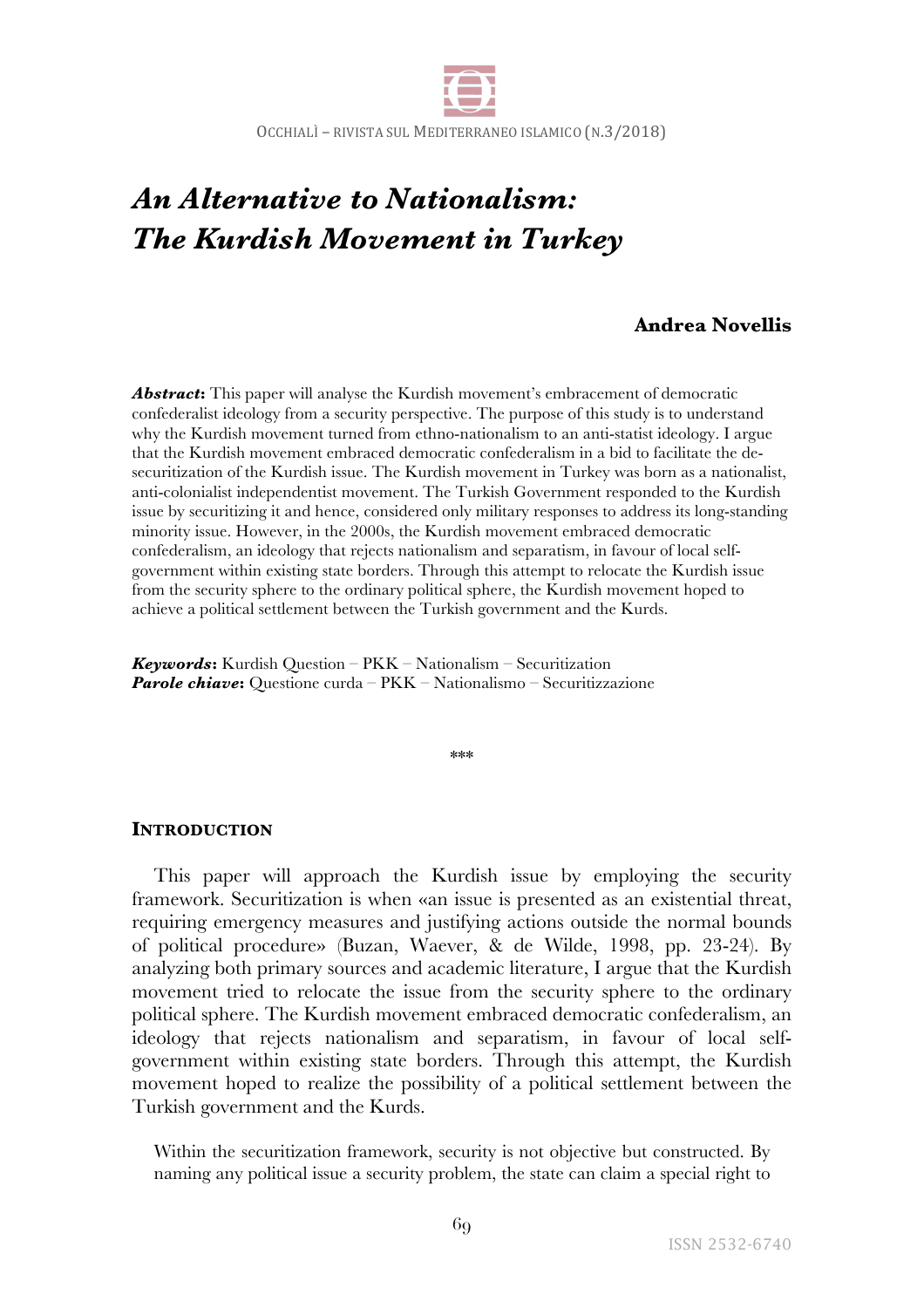

«take politics beyond the established rules of the game and frame the issue either as a special kind of politics or as above politics» (Buzan, Waever, & de Wilde, 1998, p. 23). The action and the discourse set by the ruling political elites determines when and which issue becomes a security problem. (Waever, 1995, p. 54).

Although the securitization framework has European origins, it can be used to understand Turkish elites approach to the Kurdish issue. Securitization theories were developed by the Copenhagen school of International Relations to analyze the end of Cold War in Europe and the integration of EU states into the European Union (Waever, 1995) (Waever, 1998) (Waever, Buzan, & Lemaitre, 1993) Critics argue that the framework can be used to interpret the state-society dynamics in Europe, but may not be an useful tool for contexts with different state-society relations. Several authors pointed out these limits of the securitization framework, and of western-centric International Relations theories in general (Kanwal Sheikh, 2018) (Inayatollah, 2004) (Pasha, 2006) (Saurin, 2006).

However, Waever argues the concept of securitization provides the interpretative tools to analyse contexts where «security arguments are often (mis)used by rulers and elites for domestic purposes» and where «security rhetoric has been used repressively in the past» (Waever, 2004). Turkey is one the countries where the elites have used the securitization of political issues to limit civil society or to revert unwanted government policies, such as the recent government crackdown on the Gülen organization.

Moreover, military elites intervened directly into politics (coups of 1960, 1971, 1980, 1997, failed coup of 2016) against perceived and imagined threats against the state's integrity and Kemalist principles. (Bilgin, 2011, p. 406) The army is the «self-appointed guardian» of Atatürk's legacy of Kemalism, a set of principles1 designed by Mustafa Kemal Atatürk to guide Turkey's top-down modernization and incorporated in the Turkish Constitution. (Karabelias, 2009).

Hence, concepts such as "securitization" and "de-securitization", can be used to understand the political elites' approach to a wide range of issues, included the Kurdish issue.

## **THE SECURITIZATION OF THE KURDISH QUESTION**

<u> 1989 - Johann Barn, mars ann an t-Amhain an t-Amhain an t-Amhain an t-Amhain an t-Amhain an t-Amhain an t-Amh</u>

The Turkish government has always addressed the Kurdish issue by securitizing it. This approach known as the "Sevres Syndrome", derives from Turkish elites' imperative to avoid the repetition of the 1920 Sevres Treaty, which prospected

<sup>1</sup> Principles of republicanism (*cumhuriyetcilik*), secularism (*laiklık*), nationalism (*milliyetcilik*), populism (*halkcılık*), statism (*devletcilik*) and revolutionism-reformism (*inkilapcılık*).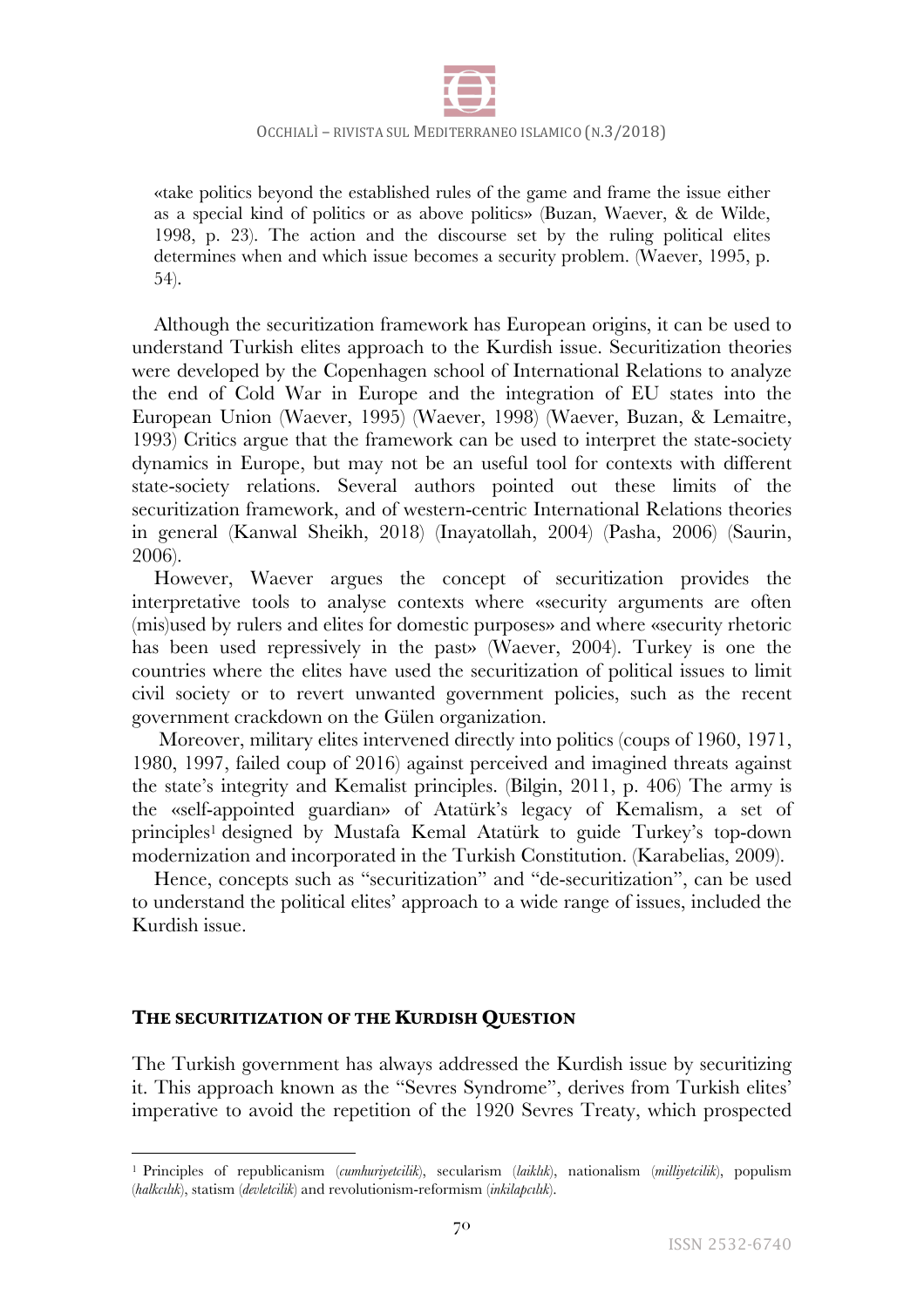

the partition of the Ottoman Empire and a separate Kurdish and an Armenian state. Although replaced by the 1923 Lausanne Treaty, Turkish elites use the risk of a new partition to justify the securitization of the Kurdish issue. Moreover, this stance reflected Turkey elites' attempts to forcefully create a national identity during the first half of the twentieth century. As Turkey's political elites considered Islam as «an obstacle to the adoption of Western political, economic and social standards», they pursued the creation of a national identity based on Turkish ethnicity2. (Saatci, 2002)

However, Turkey counted significant minorities within its borders. The homogenization attempts thus included the eradication of non-Muslim minorities, such as the Armenians in 1914-15, population exchanges with Greece and discriminatory taxes on non-Muslims of 1942 (Kasaba, 1997, p. 29). The government chose to «repress rather than [to] seek support and legitimization» (Barkey, 2000), so that the combination of the State's policies of assimilation and secularization provoked resistance among the largely conservative Kurds, who revolted in 1925 under Sheik Said3. For the following decades, the State enforced policies of forced assimilation<sup>4</sup>, and consequently «Kurds' demands for ethniccultural and political rights [have been] perceived, framed and presented as existential threats to the national unity and territorial integrity of the Turkish state». (Karakaya Polat, 2008, p. 78). The military, guardian of Atatürk's legacy, reiterated this principle on several occasions, as in their 2007 memorandum<sup>5</sup>: «Those who are opposed to Great Leader Mustafa Kemal Atatürk's understanding 'How happy is the one who says I am a Turk' are enemies of the Republic of Turkey and will remain so»6 . As a result, in Turkey's south-east, state of exception has been in effect since the adoption of martial law in 19257 after the Kurdish Sheik Said Rebellion until today. (Kurban, 2013, p. 346).

According to the securitization framework, the definition of an issue solely as a security problem, «justifies extraordinary measures to deal with it outside the political arena. Therefore, the securitization process requires extreme measures such as repression». (Geri, 2017, p. 190) The main legislative tool employed by the Turkish Governments to securitize the Kurdish issue is the "State of Emergency". The "State of Emergency" is allowed in cases of «serious

 

<sup>2</sup> However, it must be noted that this concept of ethnicity does not revolve around blood, but culture. As explained by Ziya Gökalp, whose work informed Ataturk's nationalization efforts, the Turkish nation was not "a racial or ethnic or geographic or political group but one composed of individuals who share a common language, religion, morality and aesthetics, that is to say who have received the same education" (Saatci 2002).

 $\frac{3}{3}$  Although this revolt was initiated to restore the Caliphate, nationalist elements were also involved (Olson 2000).

<sup>4</sup> Supported by policies such as the 1934 Resettlement Law, which identified the areas to be Turkified and provided for the resettlement of Kurds into Turkish-majority areas (Nezal 1980, 57).

<sup>&</sup>lt;sup>5</sup> The Turkish Army issued the 2007 memorandum against the AK Party's candidacy of Abdullah Gül for Presidency, perceived as an attempt to undermine Turkey's stream of secularism.

<sup>6</sup> BBC News. 2007. "Excerpts of Turkish army statement" *BBC News. April 28, 2007. Accessed June 30, 2018. http://news.bbc.co.uk/2/hi/europe/6602775.stm*

<sup>7</sup> Law no. 785 of 3 March 1925 (Takrir-i Sükûn Kanunu).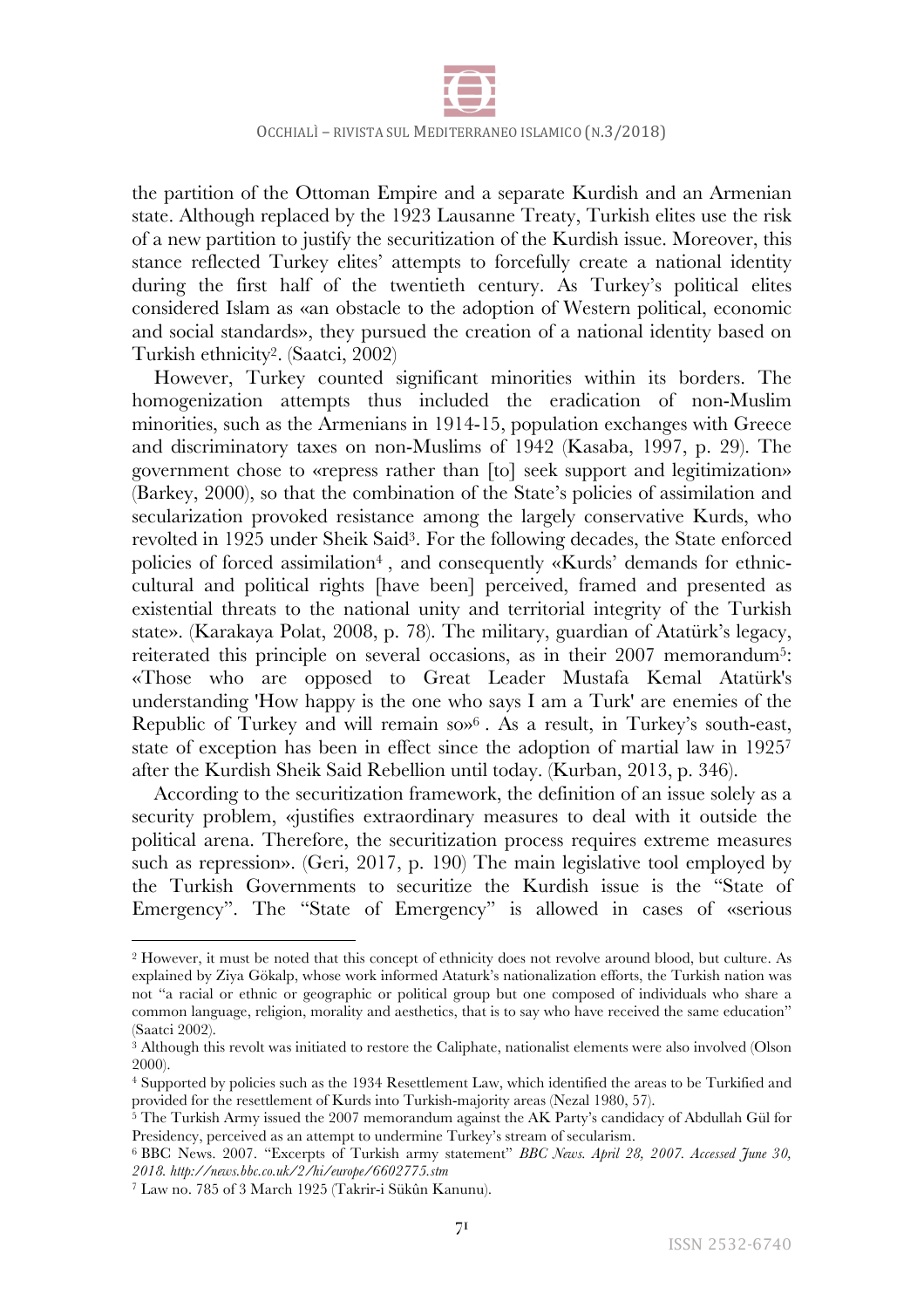

#### OCCHIALÌ - RIVISTA SUL MEDITERRANEO ISLAMICO (N.3/2018)

deterioration of public order because of acts of violence […] after consultation with the National Security Council (NSC) »<sup>8</sup>. Significantly, the NSC was also the institutional organ used by the Army to intervene in civil politics. The State of Emergency has been repeatedly employed since the beginning of the PKK's armed struggle. The insurrection challenged the State's monopoly of violence and its control over Kurdish populations, and it justified the protraction of the State of Emergency until 2002. During this period, the state of emergency emerged «as not solely a legal and administrative implementation but also as a continuous reflection of the Turkish raison d'état when it faces a crisis» (Bezci & Oztan, 2016) However, Agamben contends that the state of exceptionality, although defined by the law's boundaries, causes a blurring between the norm and the exception. Hence, every act of the State becomes framed in the context of emergency (Agamben, 1998, p. 165). Thus, violence and arbitrary acts became the state's only answer to the Kurdish issue.

As argued by Bezci and Öztan, «the sovereign distinguishes itself by defining the emergency as well as what should be implemented in times of the defined emergency», that is, the Emergency State contributed towards shaping the identity of the Turkish State. «In the Turkish case, the NSC designed and directed this process as the culminating mechanism of the *raison d'état*» (Bezci & Oztan, 2016, p. 176). Firstly, the state of emergency extended the local governors' powers and allowed them to employ the military for security operations in Kurdish areas. In addition to the police and the army, the State created the village guard system, which became responsible for widespread torture and killings. The village guard system was incorporated into Statutory Law and continued after the State of Emergency. This demonstrates the normalisation of the Emergency State outside the boundaries of a situation of crisis as violence became incorporated into regular law.

The war between the PKK and the state spiraled progressively out of control during the 1990s. The army developed a clandestine network of Counter-Terrorism units (JITEM), Islamists militias, village guards, and mafia members that murdered thousands of local politicians, intellectuals, journalists and common people. As a result, about 3000 villages were destroyed, 35'000 people died, and three million people fled. The chaos generated by security operations is summarized in Oktems words:

«It became impossible to discern who was responsible for which atrocity: guerrillas attacked villages, [siding] with the government, and they killed teachers, whom they saw as representatives of the Turkish state. […] Village guards soon became semi-tribal bands. […] As well as committing political murders, the antiterrorism units expanded into drug trafficking. […] Hundreds of Kurdish intellectuals, activist and PKK sympathizers were tortured and killed. […] The

<sup>8</sup> 1982 Constitution of the Republic of Turkey, art.120.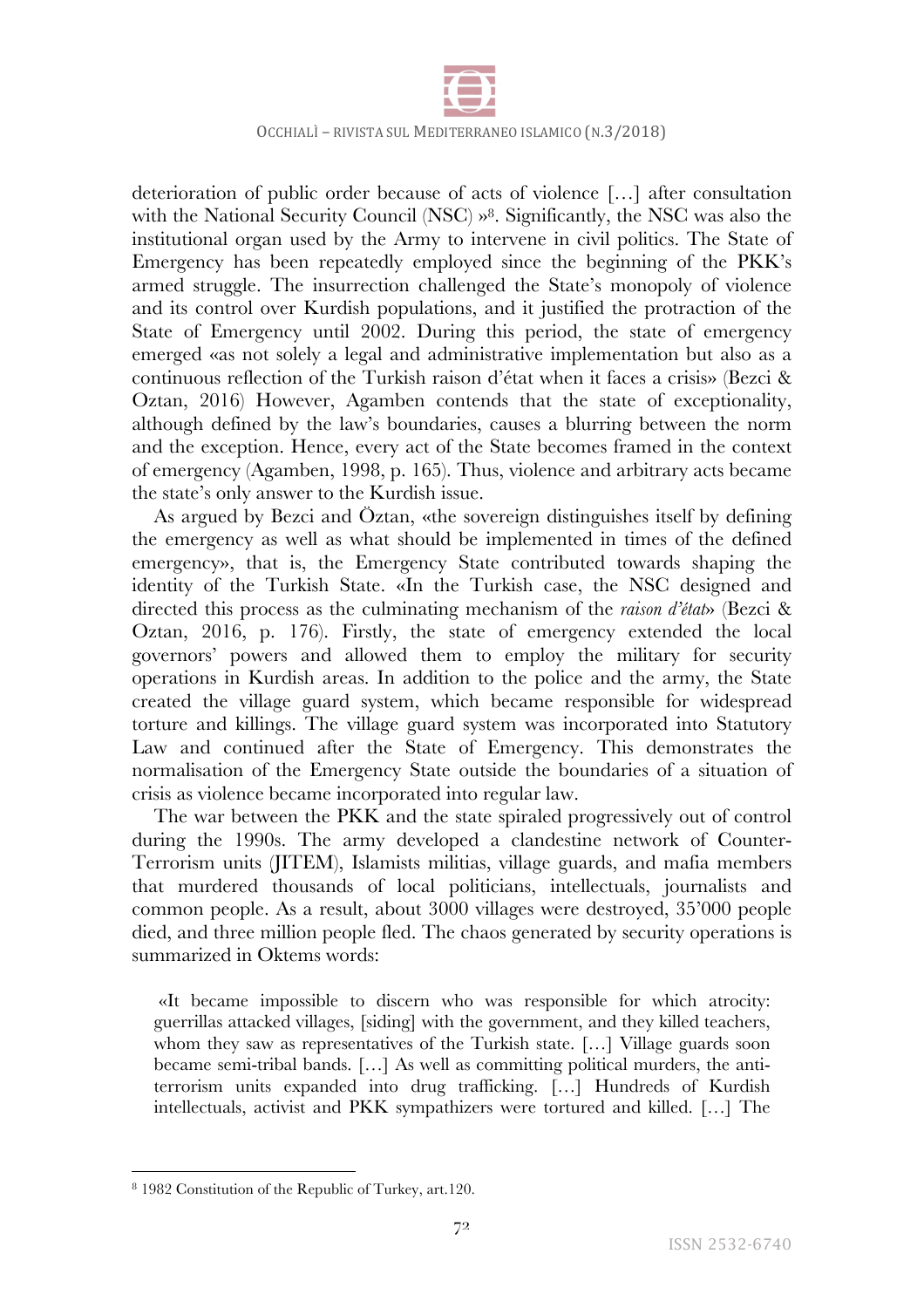

army fought the PKK, but also burned villages and tortured their residents before forcing them to flee. […] The cities were ruled by fear» (Oktem, 2011, p. 89-90).

The repression benefitted the PKK, allowing it to emerge as the only alternative to the State's violence. Furthermore, the State's repression justified the PKK's use of violence, as the State did not present any alternative political solution until the 1990s. In turn, the PKK's violence continuously justified the persistence of the Turkish Emergency State. Hence, the Emergency State created the conditions for its own preservation through the reproduction of the crisis.

The Government's recent repression pursued after the collapse of the peace process in 2015 confirm that securitisation is still the principle framework used to address the Kurdish issue. However, a military victory of the Turkish State would fail to address the Kurdish issue, because «Turkey's Kurdish problem has to do with the difficult question of how to politically organize a multiethnic and multicultural society without endangering the legitimacy of the polity and its state» (Keyman, 2012 ) In other words, the question is how to address the Kurdish issue, bring it back into the realm of politics and away from the realm of State security. The Kurdish movement claims that they developed the ideology of democratic confederalism as an attempt to resolve this difficult problem.

## **THE PKK'S STRATEGY TO ACHIEVE A POLITICAL SOLUTION**

The securitization of an issue takes it away from the realm of politics. As the state consider a particular issue a threat to its survival, every aspect of this issue can be defined only by the friend-foe dynamic. According to Waever, in such situations the task for minority leaders is «to turn threats into challenges: to move developments from the sphere of existential fear to one where they could be handled by ordinary means, as politics, economy, culture and so on» (Kymlicka, 2007, p. 193). The Kurdish movement engaged in such a task by redefining the movement's ideology and objectives.

The Kurdistan Workers' Party (Partiya Karkerên Kurdistanê) was founded by Abdullah Öcalan and other university students in 1978. The 1978 program defined the official position of the PKK for the following decades: Kurdistan was a semi-feudal colony ruled by four colonizer states. Turkey attempted to assimilate the Kurds and destroy their national identity through Parliamentary representation and the education system. Feudal landlords and the comprador bourgeoisie were agents of the colonizers and betrayers of their people. (Van Bruinessen, 1988, p. 42) Thus, the PKK's goal was to fight for Kurds' selfdetermination following the example of the anti-imperialist and anti-colonial struggles of Vietnam, Angola and Cuba. (Cansiz, 2016, pp. 128-130)

The redefinition of the ideology of the PKK occurred throughout the 1992- 1999 period, as the Kurdish struggle experienced two developments: on the one hand, the successes of the Turkish army against the PKK; on the other hand, the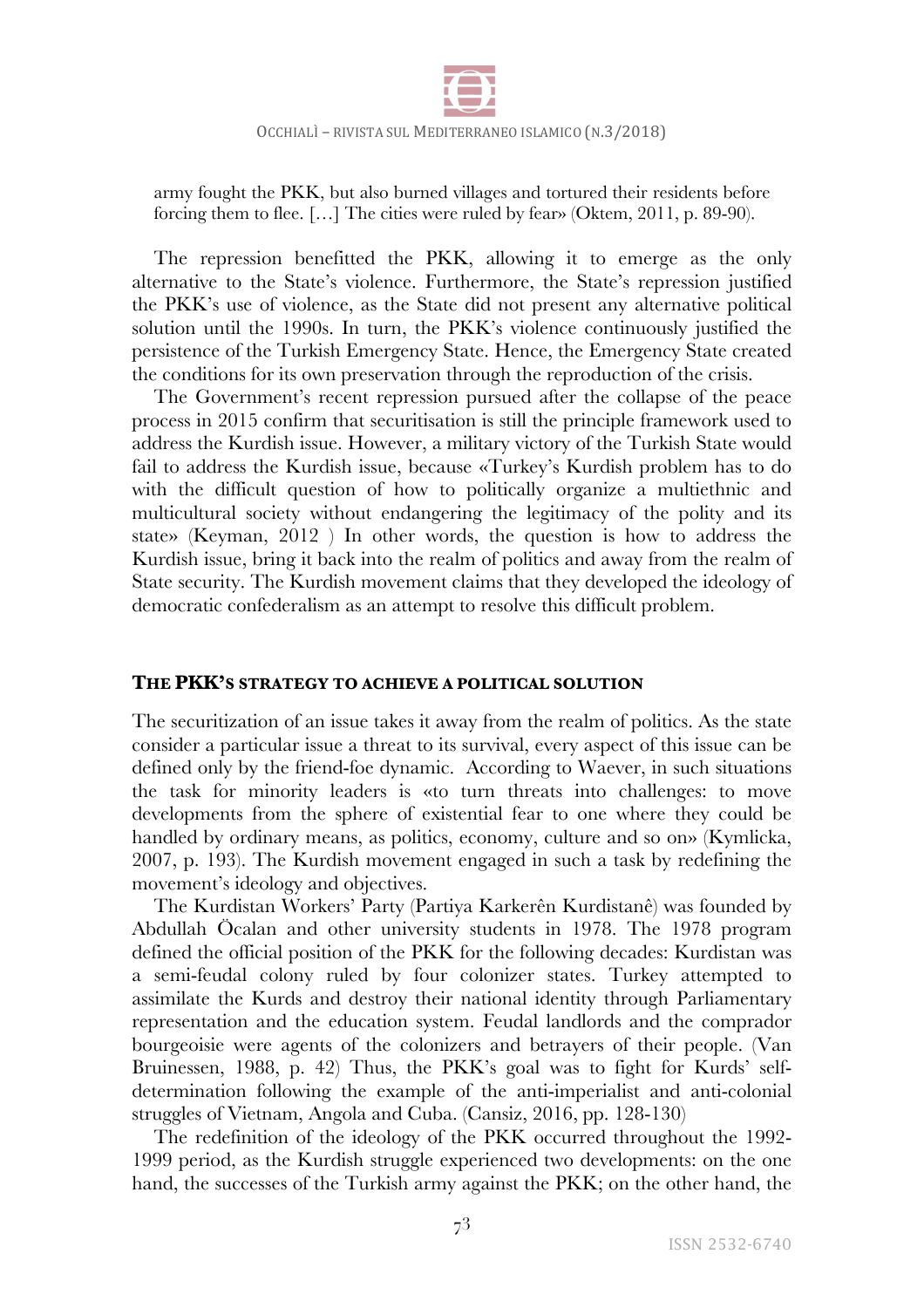

growth of civil society organizations, which shifted the discourse on democracy rather than on socialism. The fall of Soviet Union had an impact on the PKK's practices and discourse, which was reformulated throughout the early 1990s. Firstly, the party criticized the real socialism experience while maintaining a socialist ideology. (Radu, 2001) This distinction allowed the PKK to develop a socialist discourse of its own, heavily influenced by Öcalan's thought. (Gunes, 2012, p. 127). Moreover, the first attempts by the Turkish government to find a political solution were met by Öcalan's declarations that it was possible to achieve Kurdish people's freedom without seceding from Turkey<sup>9</sup>. (Marcus, 2009, p. 212-214)

For this reason, the PKK put forward a strategy aiming to de-securitize the Kurdish issue and achieve 'legal-rational legitimation' through the intervention of European governments and civil society. For this purpose, Kurdish leaders founded the Kurdish Parliament in Exile in 1995 and held sessions in several European countries. The Parliament aimed to negotiate Turkish authorities, mostly with the purpose of securing international support for a political solution. The Parliament, dominated by the PKK supporters, never started peace talks with Turkey, but managed to win international support and strengthened ties with international organizations and civil society. (White, 2000, p. 178-179) Moreover, the establishment of a European network of Kurdish organizations whose focused on cultural and political rights, made relationships possible with the European Left. Gunes argues that the relationship with these organizations and parties fostered the developing of democratic practices within the Kurdish movement, playing an «important role in the shift to the democratic discourse» (Gunes, 2012, pp. 128-129)

The PKK's stance further developed after Öcalan's expulsion from his safe haven in Syria. The Kurdish leader landed to Europe claiming to have «a political aim» and proposing a new peace plan for Kurdish «autonomy without harming Turkey's borders». The sixth PKK congress formalised this proposal in 1999, repudiating terrorism (but not the armed struggle), and formalising the demands for autonomy inside Turkey (White, 2000, p. 183-185)

The capture of Öcalan accelerated the reorganization of the Kurdish movement. Although the PKK's congress had already officialised demands for 'autonomy' within Turkey, Öcalan's 1999 trial defence shocked the party's cadres. Öcalan's unexpected conciliatory and servile statements on 'protection of Turkey's integrity', his grief for the death of Turkish soldiers and his claims that Turkey had been respecting Kurdish rights aggravated the party's crisis<sup>10</sup>.

<u> 1989 - Johann Barn, mars eta bainar eta industrial eta baina eta baina eta baina eta baina eta baina eta bain</u>

<sup>&</sup>lt;sup>9</sup> These short-lived attempts, carried out by the Turkish President Turgut Özal, were interrupted after Özal's sudden death in 1993.

<sup>10</sup> Several PKK commanders, included Ocalan's brother Osman, left the party and tried to create a new party to continue the nationalist struggle. However, their new PWD (Partiya Welatpareza Demokratik - Patriotic Democratic Party) never managed to gather adequate support and several of its members were killed by, presumably, the PKK.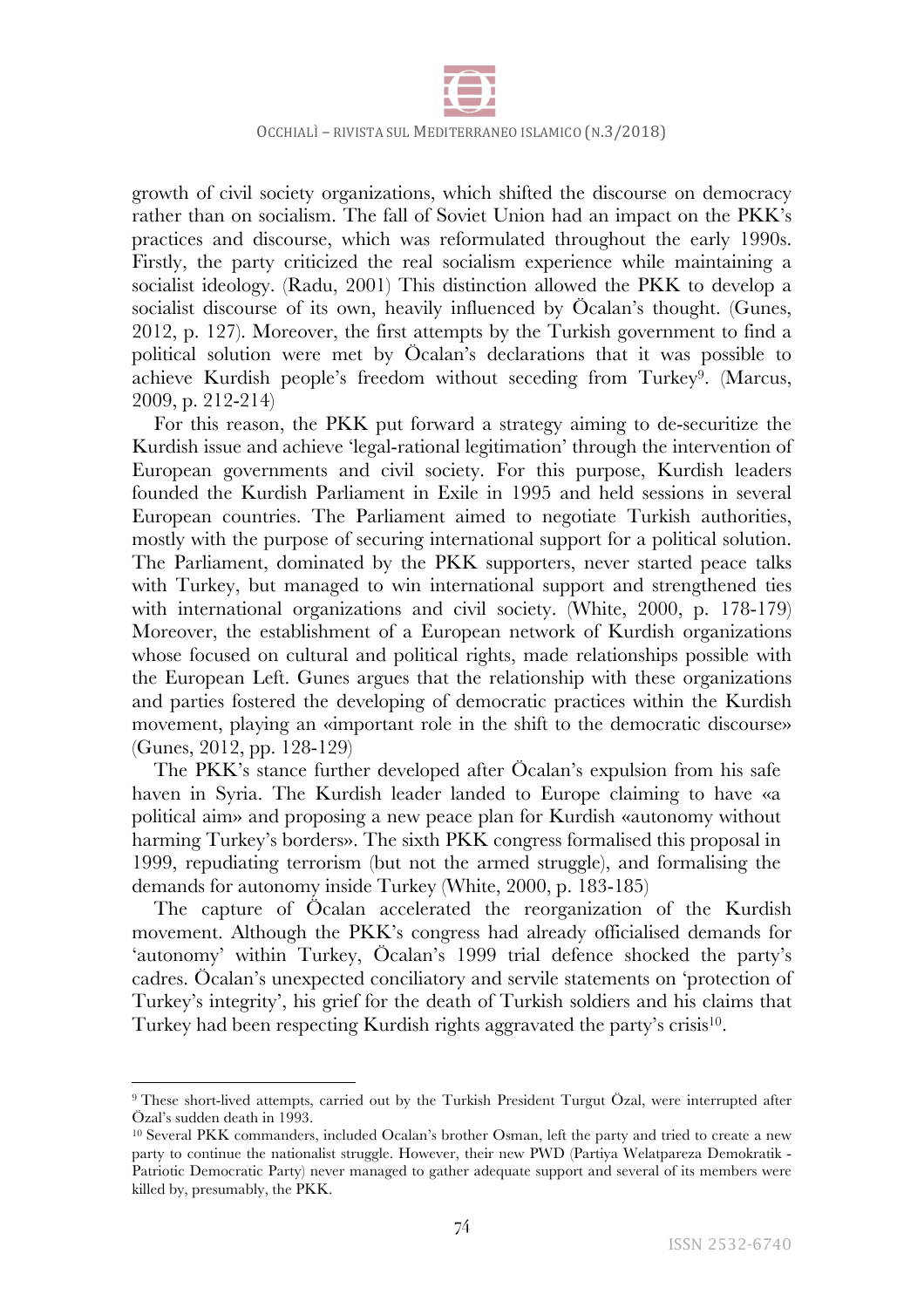

Thus, the PKK endured a process of ideological and structural reorganization between 2000 and 2004. The movement «levelled down its demands, ceased military activities, withdrew the majority of its guerrilla forces from Turkey». (Jongerden & Akkaya, 2012, p. 9) However, the movement's ideological reorganization represented the most important development. While in prison, Öcalan changed the party's ideology by encouraging new forms of selfgovernment based on democratic confederalist principles. Rooted in feminism, ecologism, and anti-capitalism, these principles were inspired by a range of thinkers such as Murray Bookchin, Hannah Arendt, and Immanuel Wallerstein (Öcalan 2007, 2011 and 2013).

Öcalan defines Democratic confederalism as a

Non-state social paradigm. […] [It] is based on grassroots participation. Its decision-making processes lie with the communities. Higher levels only serve the coordination and implementation of the will of the communities that send their delegates to the general assemblies.' […] It is a natural right to express one's cultural, ethnic, or national identity with the help of political associations (Ocalan, 2011)

Öcalan presented this ideology as the result of an analysis of the history of the Middle East<sup>11</sup>, describing human history as a struggle between the forces supporting «state-based, hierarchical civilizations» and the communities resisting it. Moreover, Öcalan describes the ideology of the state as the final product of «mythological fabrications» that stemmed from the victory of patriarchate over the previous matriarchal «mythological discourse». According to Öcalan, the institutionalisation of «patriarchal and monarchic authority» proceeded hand in hand, so that patriarchy became an integral part the ideology of the state. (Öcalan, 2007) Öcalan considers the struggle against patriarchy as an integral part of Kurdish struggle. According to Öcalan, «capitalism and nations-state» are deeply interconnected with patriarchal power, which represents the primary source of «fascism and despotism». (Öcalan, 2011, pp. 16-17). For this reason, he developed the so-called "science of women" *Jineology,* that is, an effort to undo the «economic, social, political dimensions which made women the oldest colonized nation» by bringing «woman themes, questions and movements» at the core of political action (Öcalan, 2013).

On the organizational level, in 2005 the PKK became part of the KCK (Koma Civakên Kurdistan - Association of Communities in Kurdistan), a federation of military, political, and cultural Kurdish organizations organized according democratic confederalist principles. The KCK aimed to promote the self-government of the Kurds by creating new institutions, independent from the

<sup>11</sup> Carried out in form of submissions sent to the European Court of Human Rights between 2001 and 2004.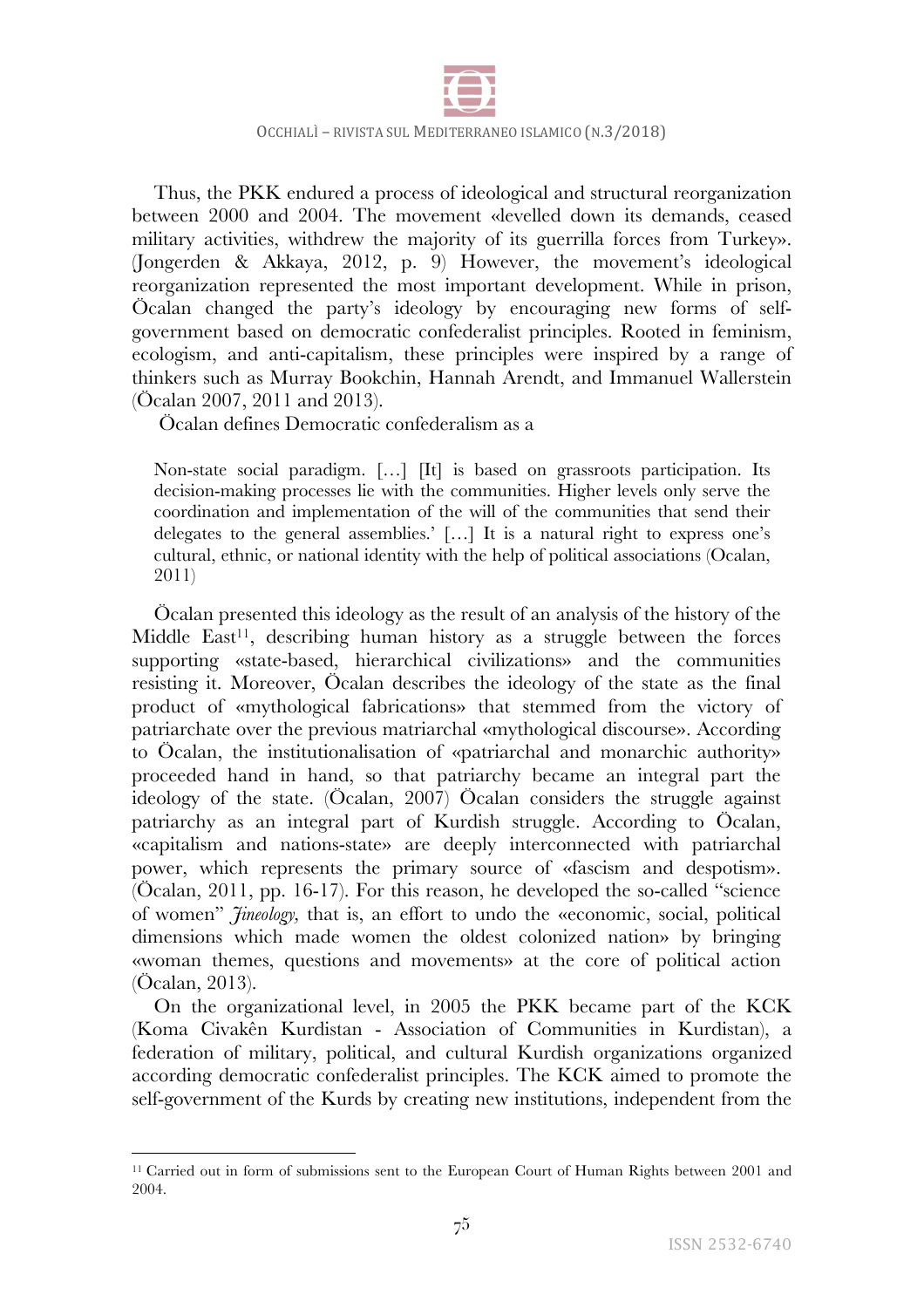

state. In Turkey, the pro-Kurdish BDP and HDP12 political parties, civil society organizations, religious communities, and women's and youth organizations all composes the DTK, local branch of the KCK. These organizations operate as a whole entity and share the same common ideology of "democratic confederalism". (Saeed, 2017) Their goal is to create a network of grassroots organizations and assemblies that bypass the Turkish Government's institutions by organizing 'democratic self-management.' (Tatort Kurdistan, 2013, p. 1.1)

The Congress proclaimed 'democratic autonomy' in 2011, declaring the 'solution' to the Kurdish issue was not within the central government, but through «councils that give locals a voice in the administration» and encouraging locals «to create their own democratic organization, [dealing with issues ranging] from health to education, culture to economy»13. These councils are organized so that decisional power stems from the bottom-up locals from a countryside village or from a city neighbourhood meet to decide on local issues; elected village/neighbourhood speakers meet with other speakers in monthly assemblies. Local speakers, along with 'members of the other councils as well as opinion leaders, workers, local management, women, youth and representatives of nongovernmental organizations' compose the Provincial General Assembly, which coordinates commissions in the areas of self-defence, religion, women, youth, culture, arts economy and justice<sup>14</sup>.

The pro-Kurdish parties function as 'transmission belt' between the DTK system and the State system, as they represent Kurdish people in both sites. Thus, the elected mayors and representatives are fundamental for the effectiveness of democratic autonomy at the operational level. A 2011 field research shows the DTK assembly's decisions were implemented in BDP-run<sup>15</sup> city administrations. The councils, 'made up of the mayor, the regular municipal government, and various organizations, societies, and NGOs' transmitted their decisions to the municipality. Hence, these councils did not replace the local administrations, but rather constituted an additional source of legitimisation for the municipalities. Thus, the Kurdish movement created a new administrative system capable of functioning alongside the Turkish State structure (Tatort Kurdistan, 2013, p. 1.2).

Öcalan's goal was to create a coherent alternative discourse and to provide an ideological justification for the ideological and organizational restructuring of the Kurdish movement. The KCK's charter officialised that «The self-determination of Kurdistan [does not mean] to establish a nationalist state but to establish its

<sup>12</sup> The HDP (Halkların Demokratik *Partisi) is a pro-Kurdish, leftist party. It won 10,7% of the votes in the 2015 parliamentarian elections.*

<sup>13</sup> Bozkurt, Goksel. 2011. "'Democratic autonomy project' launched in Turkey's Diyarbakır." *Hurriyet Daily News.* February 24. Accessed February 21, 2017. http://www.hurriyetdailynews.com/democraticautonomy-project-launched-in-turkeys-diyarbakir.aspx?pageID=438&n=8216democratic-autonomyproject8217-launched-in-diyarbakir-2011-02-24.

<sup>14</sup> *Ibidem.*

<sup>15</sup> BDP, Peace and Democracy Party was the main pro-Kurdish party between 2008 and 2014.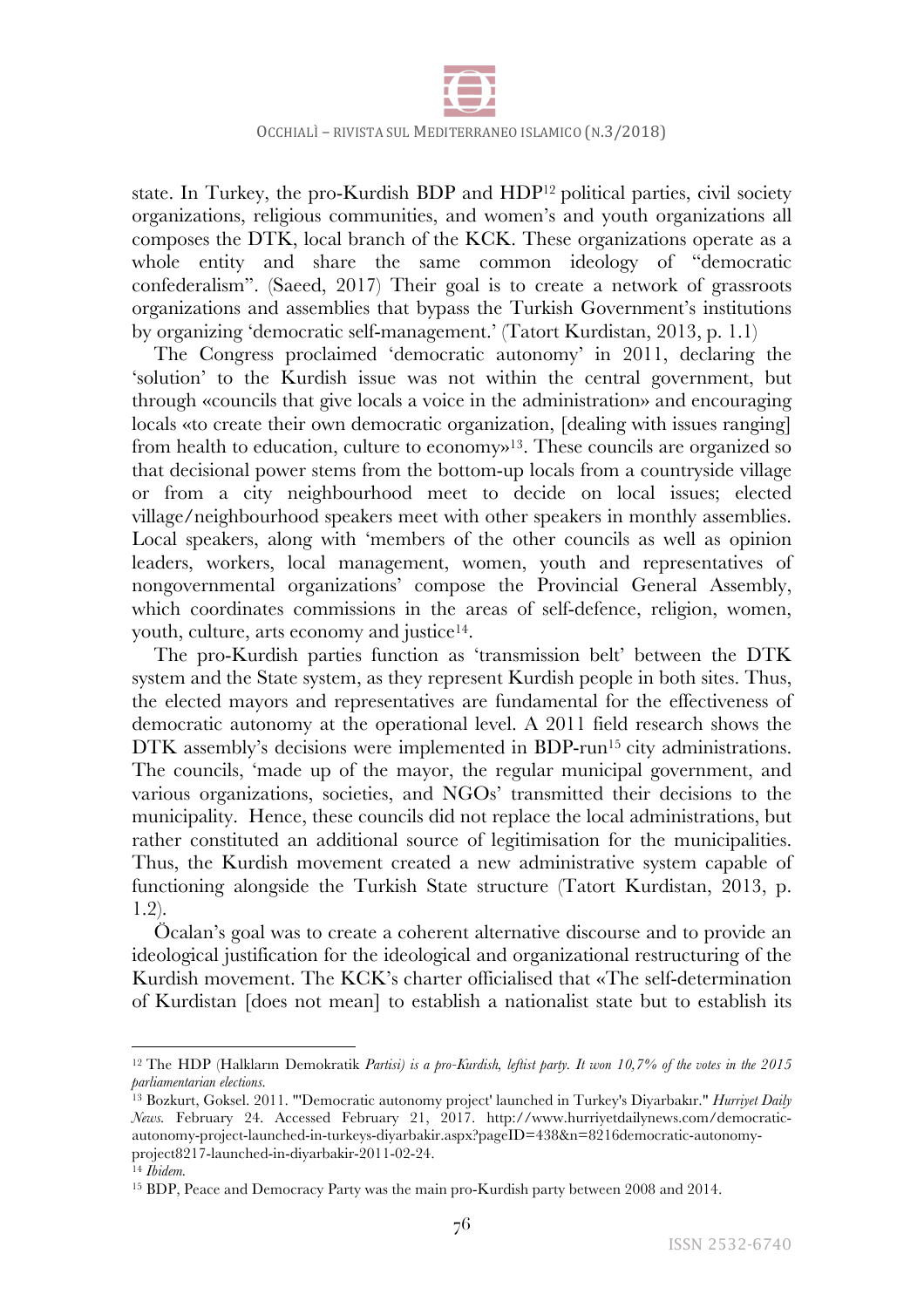

own democracy that will be grounded on no political borders». (Kekevi, 2015) Moreover, the KCK produced the 'Declaration for a democratic solution and peace' in 2010 to set its goals for a peace process with the Turkish government<sup>16</sup>. The Declaration advocates for a peaceful coexistence on equal grounds of Turks and Kurds within Turkey's national borders and full political and national rights for the Kurdish organizations.

# **CONCLUSIONS: IS IT REALLY POSSIBLE TO DE-SECURITIZE THE KURDISH ISSUE?**

The Kurdish movement changed deeply after 1999. It restructured its ideology, declaring that it would not seek independence but autonomy within the existing state borders, and embraced democratic confederalism. Can this lead to a desecuritization of the Kurdish issue?

As explained by Waever, an issue does not constitute a threat to security *per se*, but only if it is constructed as a threat. (Waever, 1995) In example, Turkey's elites engaged in a process of de-securitization of several issues during the last two decades, namely: the relationship with the neighbouring EU states (primary with Greece), the status of Cyprus, the relations with the neighbouring Middle-Eastern states and the Kurdish issue. Scholars showed that, from the late 1990s until the 2010s, the officialization of Turkey's candidacy to the EU led to a process of desecuritization of these issues. (Kaliber, 2005) (Aras & Karakaya Polat, 2008) (Tocci, 2013) This was «the result of the EU accession process and the associated democratization, transformation of the political landscape, and appropriation of EU norms and principles in regional politics». (Aras & Karakaya Polat, 2008, p. 511) These developments had interconnected effects on both Turkish foreign and domestic policy. De-securitization allowed «a substantial increase in the flexibility of foreign policy attitudes and the ability of foreign policymakers to maneuver in regional policy» (Aras & Karakaya Polat, 2008, p. 495). The clash between the old Kemalist guardian-state and the rising Islamic-calvinist elite led by Erdoğan's APK has been a constant since the AKP's party electoral victory in 2002. Therefore, the very act of subtracting these issues from the security sphere can be also considered as an empowering political strategy employed by the ruling party AKP in its confrontation with the military.

The EU accession process contributed transforming the mainstream discourse on the Kurdish issue, as Kurdish civil society groups became «one of the biggest supporters of the EU process». (Karakaya Polat, 2008, p. 79) New liberal legislations, a relaxation of security forces, and several PKK ceasefires (the first one lasting from 1999-2004) brought to a period defined "Kurdish spring" (2002- 2006) (Oktem, 2011, p. 142). Although interrupted in 2006 by renewed clashes, urban life in the East began to thrive, and political and civil organizations

<sup>&</sup>lt;sup>16</sup> In the context of renewed peace efforts between the AKP-led government and the PKK.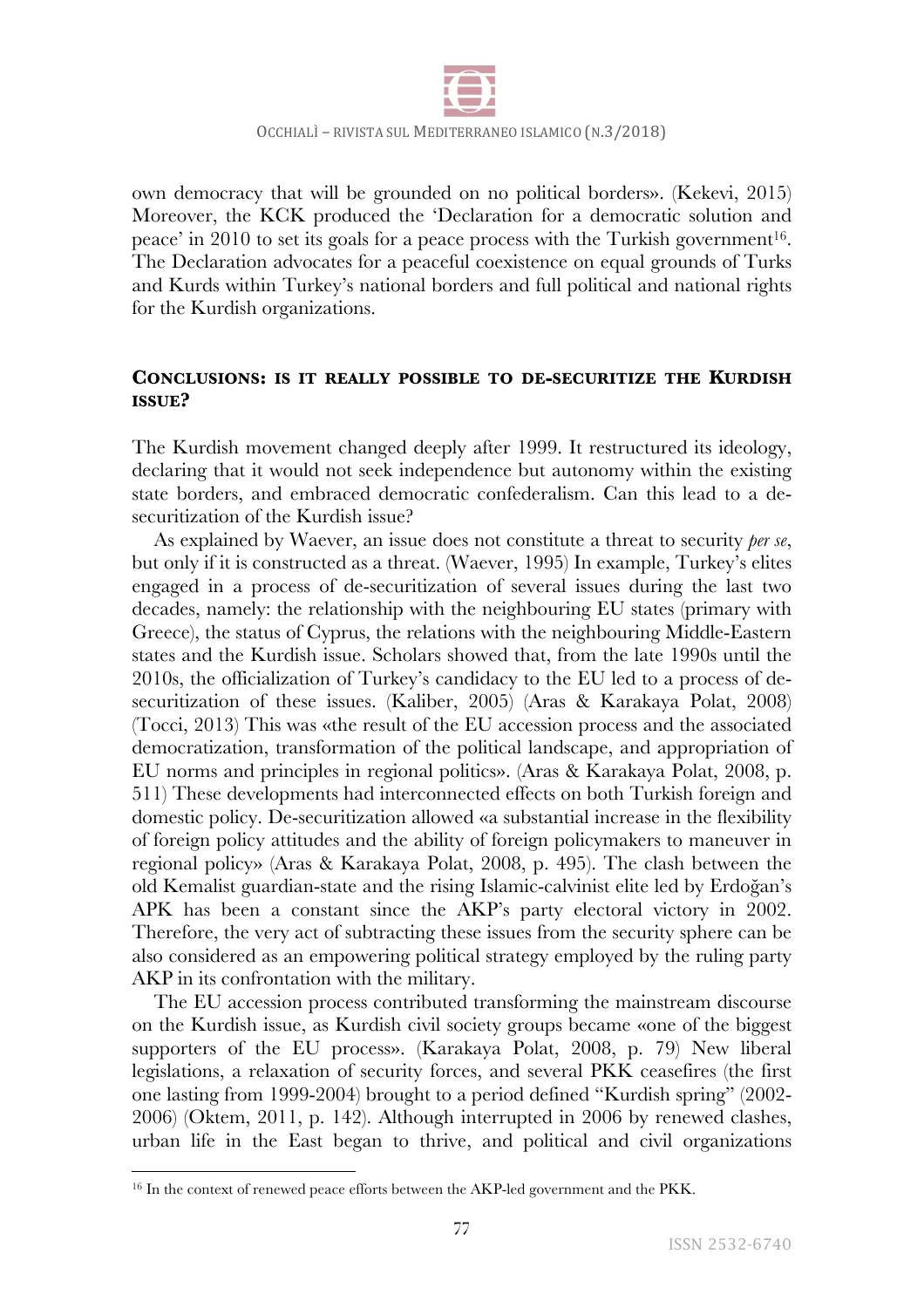

operated freely. The government allowed Kurdish language classes, opened a Kurdish tv channel and ended emergency rule in the South-East. The peace negotiations that started in 2013 brought hope for a permanent solution of the Kurdish problem and fostered legitimacy for the Kurdish political parties.

During these years, the Kurdish movement set up the DTK and created a network of grassroots organizations following the democratic confederalist framework. These organizations operated freely without major interferences from the state1718. However, the establishment of a PKK statelet in Northern Syria after 2012 became the main element defining the Kurdish question. Thus, «national worries and security concerns» replaced the «process of resolution and politics as the main focus of the Kurdish question» (Bayramoglu, 2015, p. 26) The Turkish government feared that a PKK entity in Syria would led to losing control over its southern border. After the bombing attack in Suruc, which killed Kurdish sympathizers directed to Syria, and the renewed hostilities between the PKK and government, all the cities governed by Kurdish mayors declared autonomy from the state and «democratic self-defence against attacks» (Bayramoglu, 2015).

The collapse of the peace process led to the re-securitization of the issue. The resuming of military operations, the state of emergency and the curfews declared in the South-East after the breakout of the ceasefire with the PKK in July 2015 led the killing of hundreds of civilians and the destruction of Kurdish cities (International Crisis Group, 2018). The re-securitization of the Kurdish issue has also led to the repression of Kurdish political parties and civil society organizations. Since 2015, thousands of members of the HDP party have been arrested, including tens of MPs and the presidential candidate Demirtaş19, all considered as "terrorists" by the Turkish president<sup>20</sup>. To summarize, a «securitycentric, antagonistic foreign policy» allowed Erdogan to increase popular support through a «racist, xenophobic and Islamist expansionist» rhetoric (Sezal & Sezal, 2018)

However, the securitarian approach does not come without heavy costs. According to Bilgel and Karahasan, Turkish economy had a 14% GDP estimated loss between 1988 and 2008 due to the conflict with the PKK. Conflict

 

<sup>17</sup> Bozkurt, Goksel. 2011. "'Democratic autonomy project' launched in Turkey's Diyarbakır." *Hurriyet Daily News.* February 24, 2011. Accessed February 21, 2017. http://www.hurriyetdailynews.com/democraticautonomy-project-launched-in-turkeys-diyarbakir.aspx?pageID=438&n=8216democratic-autonomyproject8217-launched-in-diyarbakir-2011-02-24.

<sup>18</sup> Safak, Timur. 2010. "Kurdish congress in Turkey seeks far-reaching autonomy." *Hurriyet Daily News.* October 19. Accessed February 21, 2017. http://www.hurriyetdailynews.com/kurdish-congress-inturkey-seeks-far-reaching-autonomy.aspx?pageID=438&n=kurdish-congress-seeks-far-reachingautonomy-2010-12-19.

<sup>19</sup> Ahval News. 2018. *One in three HDP members detained over last 3 years.* 03 03. Accessed 05 18, 2018. https://ahvalnews.com/hdp/one-three-hdp-members-detained-over-last-3-years.

<sup>20</sup> Hurriyet Daily News. 2017. *President Erdoğan calls Turkey's jailed opposition co-chair Demirtaş a 'terrorist'.* 07 09. Accessed 05 20, 2018. http://www.hurriyetdailynews.com/president-erdogan-calls-turkeys-jailedopposition-co-chair-demirtas-a-terrorist--115289.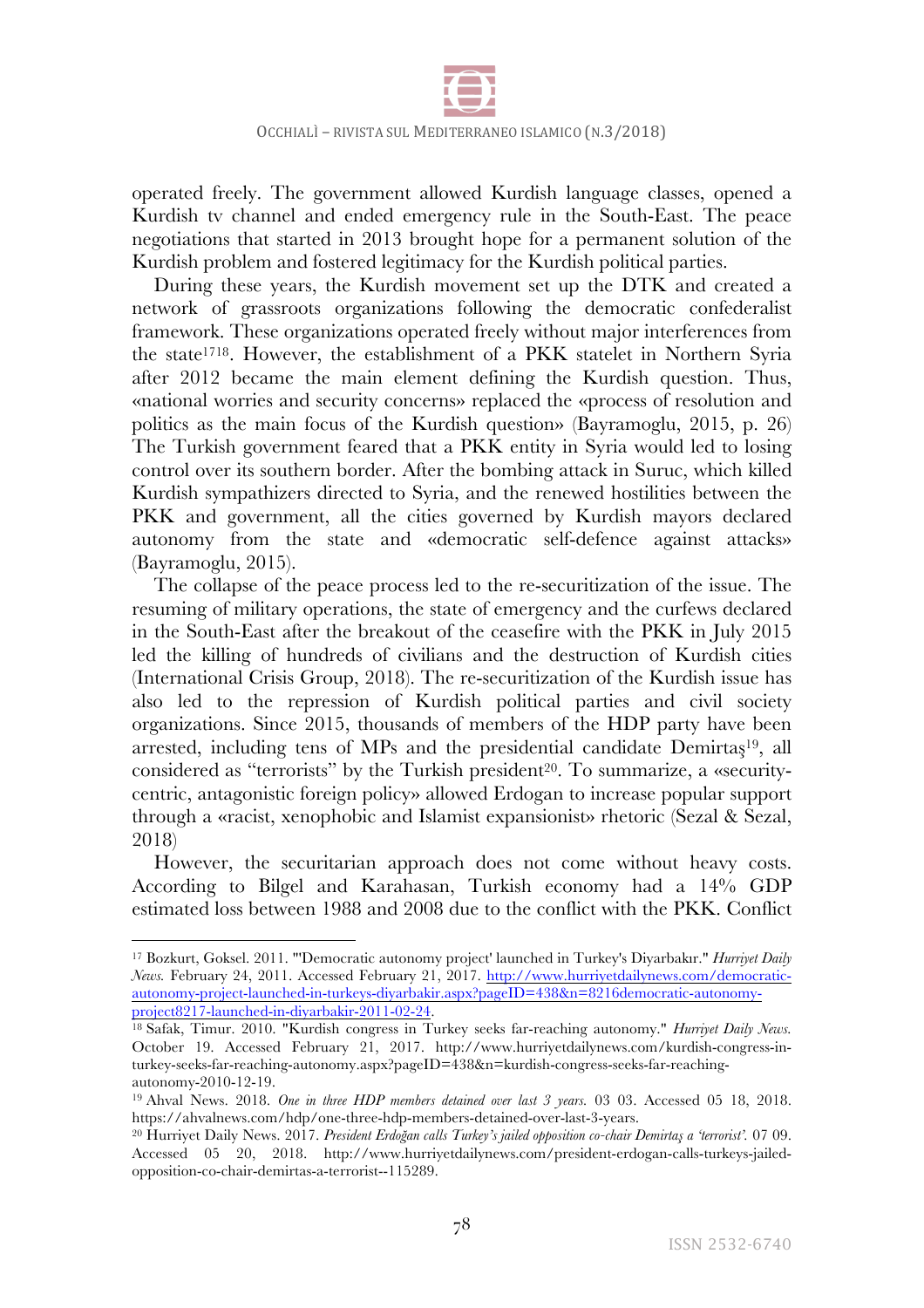

and instability resulted in forced migration, destruction of property and reduced local and foreign investment. (Bilgel & Karahasan, 2016) Moreover, the «securitization of minority nationalisms» has serious impacts on a country's democracy, because it «trumps normal democratic processes of debate and negotiaton» (Kymlicka, 2007, p. 194).

The process of re-securitization of the Kurdish issue confirms Waever, Buzan and De Wilde's analysis of securitization as the domain of a country's ruling elite. Therefore, although the Kurdish movement's embracement of democratic confederalism constituted a pre-condition for the initial de-securitization of the Kurdish issue, the Turkish Government retains the power to decide which issue belongs to the political realm and which issue requires emergency measures. Although the Kurdish movement succeeded in being recognized by the Turkish government as a partner for the peace process, a changed political climate led the government to re-securitize the issue. The Kurdish case demonstrates that the securitization of a minority issue does not allow for a political solution and makes way only for military answers. Moreover, although a minority movement can modify its ideology and claims, the de-securitizing process always relies on the decision of the government.

# **BIBLIOGRAPHY**

- ÖCALAN, A. (2007). *Prison Writings: The roots of civilization.* London: Pluto Press.
- ÖCALAN, A. (2011). *Democratic Confederalism.* Cologne: International Initiative.
- ÖCALAN, A. (2013). *Liberating Life: Woman's Revolution.* Cologne: International Initiative.
- ÖCALAN, A. (2013). *Liberating Life: Woman's Revolution.* Cologne: International Initiative.
- AGAMBEN, G. (1998). *Homo sacer: Sovereign Power and Bare Life.* Stanford: Stanford University Press.
- AHVAL NEWS. (2018, 03 03). *One in three HDP members detained over last 3 years*. Tratto il giorno 05 18, 2018 da https://ahvalnews.com/hdp/one-three-hdpmembers-detained-over-last-3-years
- ALAWA, P. (2017). Martin Heidegger on Temporality: Its Moral Implication of Society. *AFREV International Journal of Arts and Humanities, 6*(1), 30-38.
- AL-GHAZĀLI, A. (2010). *The Beginning of Guidance (Bidayat al-Hidaya).* (M. Al-Allaf, Trad.) White Thread Press.
- AMNESTY INTERNATIONAL. (1988, November). *Turkey: Human Rights are Denied.* AI Index No. EUR 44/65/88. Tratto il giorno December 15, 2016
- ARAS, B., & KARAKAYA POLAT, R. (2008, October). From Conflict to Cooperation: Desecuritization of Turkey's Relations with Syria and Iran. *Security Dialogue, 39*(5), 495-515. doi:10.1177/0967010608096150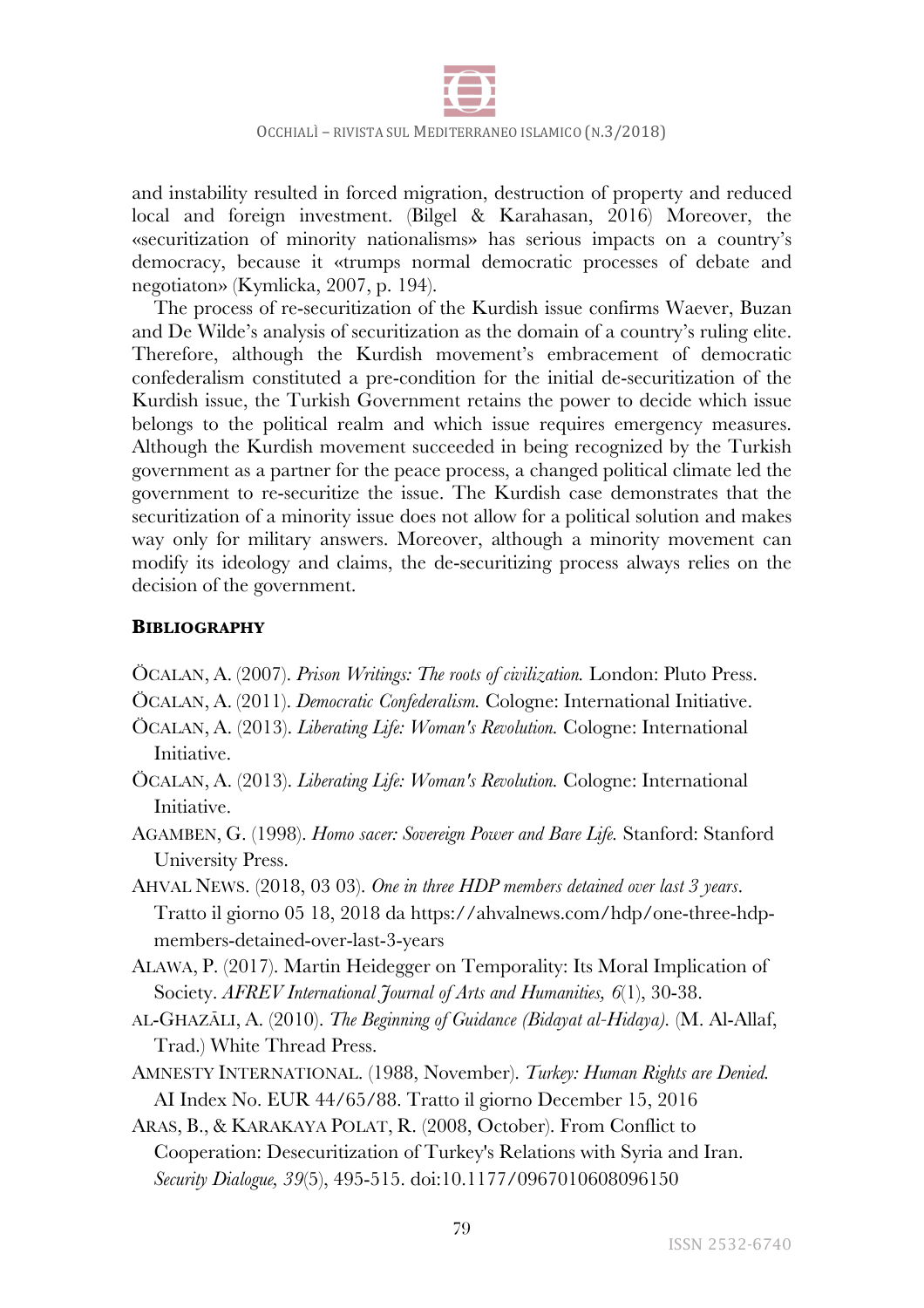

- BÖWERING, G. (1997). The concept of Time in Islam. *Proceedings of the American Philosophical Society*, *141*, p. 55-66.
- BARKEY, H. (2000). The struggle of a "strong" State. *Journal of International Affairs*(54), 87-101.
- BARKEY, H., & FULLER, G. E. (1998). *Turkey's Kurdish Question.* Lanham: Rowman & Littlefield Publishers.

BARTELS, C. (2011). *Kierkgaard Receptus II: Die Theologiegeschichtliche Bedeutung Der Kierkegaard-Rezeption Rudolf Bultmanns.* V&R Unipress GmbH.

BAYRAMOGLU, A. (2015, 10). *The process of resolution: from politics to arms.* Tratto il giorno 05 2018, 29 da Democratic Progress Institute: http://www.democraticprogress.org/wp-content/uploads/2015/10/Ali-Bayramoglu-Assessment-Oct-2015-ENG.pdf

BBC NEWS. (2007, April 28). *Excerpts of Turkish army statement*. Tratto il giorno June 30, 2018 da http://news.bbc.co.uk/2/hi/europe/6602775.stm

BEZCI, E. B., & Oztan, G. G. (2016, April). Anatomy of the Turkish Emergency State: A Continuous Reflection of Turkish Raison d'état between 1980 and 2002. *Middle East Critique, 25*(2), 163-179. doi:10.1080/19436149.2016.1148858

BILGEL, F., & KARAHASAN, B. C. (2016, June). *Thirty Years of Conflict and Economic Growth in Turkey: A Synthetic Control Approach.* Tratto il giorno 06 22, 2018 da London School of Economics and Political Science: http://www.lse.ac.uk/europeanInstitute/LEQS%20Discussion%20Paper%20 Series/LEQSPaper112.pdf

BILGIN, P. (2011). The politics of studying securitization? The Copenhagen school in Turkey. *Security Dialogue, 42*(4-5), 399-412. doi:10.1177/0967010611418711

BOZARSLAN, H. (2003). Some Remarks on Kurdish Historiographical Discourse in Turkey (1919-1980). In A. Vali, *Essays on the origins of Kurdish nationalism.* Costa Mesa: Mazda Publishers.

BOZKURT, G. (2011, February 24). *'Democratic autonomy project' launched in Turkey's Diyarbakır.* Tratto il giorno February 21, 2017 da Hurriyet Daily News: http://www.hurriyetdailynews.com/democratic-autonomy-project-launchedin-turkeys-diyarbakir.aspx?pageID=438&n=8216democratic-autonomyproject8217-launched-in-diyarbakir-2011-02-24

BURREL, D., & DAHER, N. (1992). *Al-Ghazālī on the Ninety-Nine Beautiful Names of God.* The Islamic Texts Society.

BUZAN, B., WAEVER, O., & DE WILDE, J. (1998). *Security: a new framework for analysis.* Boulder: Lynne Rienner.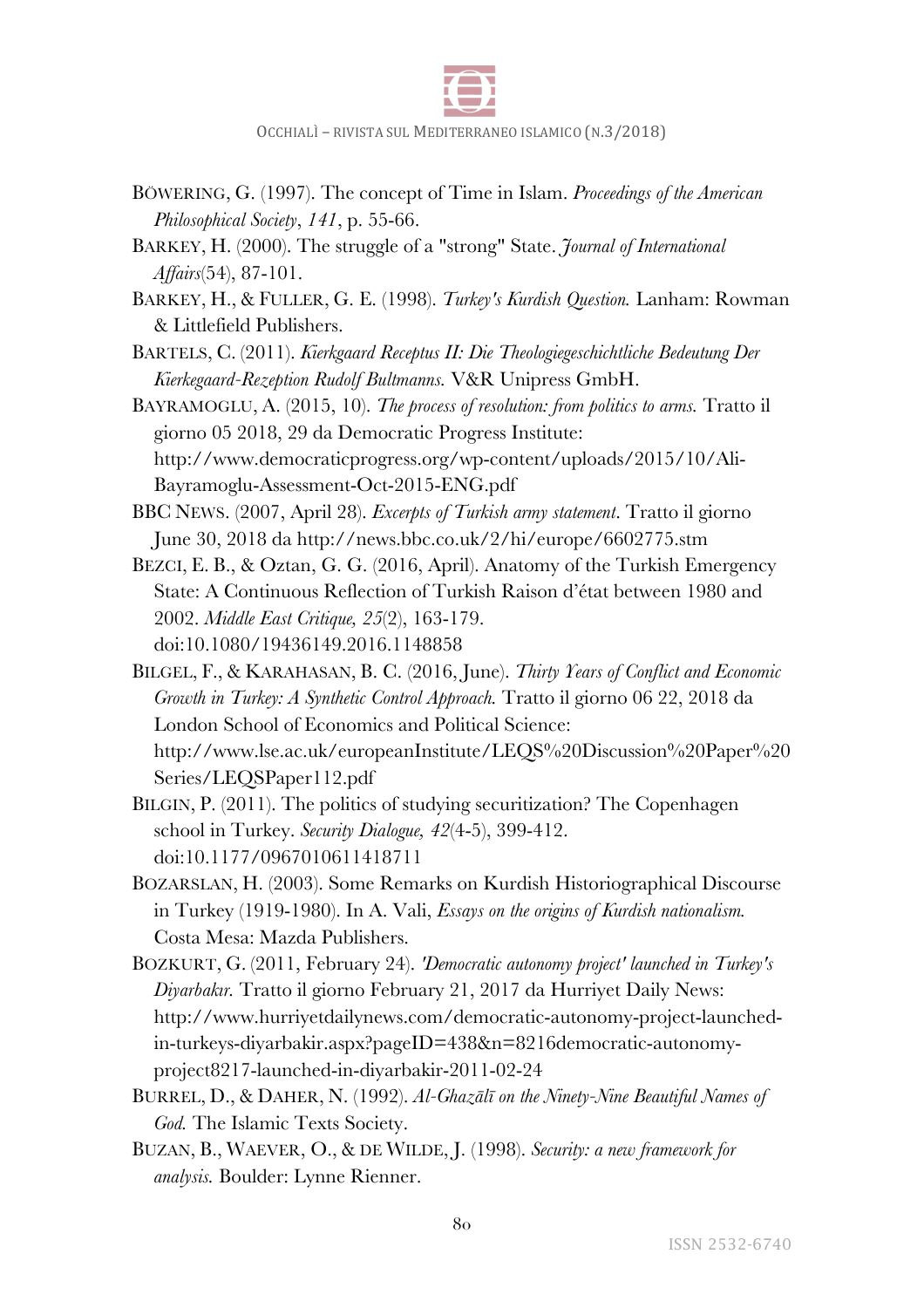

CAMPANINI, M. (2012). The Mu'tazila in Islamic History and Thought. *Religion Compass, 6*(1), 41-50.

CANSIZ, S. (2016). *Tutta la mia vita è stata una lotta, I. volume.* Mezopotamien Verlag.

- DEURASEH, N. A. (2005). Mental health in Islamic medical tradition. *The International Medical Journal, 4*(2), 76-79.
- DHAOUADI, M. (2006). The Concept of Change in the Thought of Ibn Khaldun and Western Classical Sociologists. *İslâm Araştırmaları Dergisi, 16*, 43-87.
- EGRET, E., & ANDERSON, T. (2016). *Struggles for Autonomy in Kurdistan & Corporate Complicity in the repression of social movements in Rojava & Bakur.* London: Corporate Watch Cooperative.
- GERI, M. (2017, November 08). The Securitization of the Kurdish Minority in Turkey: Ontological Insecurity and Elite's Power Struggle as Reasons of the Recent Re-Securitization. *Digest of Middle East Studies*(26), 187-202. doi:10.1111/dome.12099
- GUNDOGAN, A. (2015). Space, state-making and contentious Kurdish politics in the East of Turkey : the case of Eastern Meetings, 1967. In Z. Gambetti, & J. Jongerden, *The Kurdish Issue in Turkey from a spatial perspective.* New York: Routledge.
- GUNES, C. (2012). *The Kurdish National Movement in Turkey, From protest to resistance.* London and New York: Routledge.
- HEIDEGGER, M. (1989). *Der Begriff der Zeit. Vortrag vor der Marburger Theologenschaft.* Tübingen: Max Niemer Verlag.
- HURRIYET DAILY NEWS. (2017, 07 09). *President Erdoğan calls Turkey's jailed opposition co-chair Demirtaş a 'terrorist'* . Tratto il giorno 05 20, 2018 da http://www.hurriyetdailynews.com/president-erdogan-calls-turkeys-jailedopposition-co-chair-demirtas-a-terrorist--115289
- INAYATOLLAH, N. (2004). *International Relations and the Problem of Difference.* London: Routledge.
- INTERNATIONAL CRISIS GROUP. (2018, 03 18). *Turkey's PKK Conflict: The Rising Toll*. Tratto il giorno 05 22, 2018 da

http://www.crisisgroup.be/interactives/turkey/

- JONGERDEN, J., & AKKAYA, A. (2012). Reassembling the Political: The PKK and the project of Radical Democracy. *European Journal of Turkish Studies*(14).
- KALIBER, A. (2005, September). Securing the Ground Through Securitized 'Foreign' Policy: The Cyprus Case. *Security Dialogue, 36*(3), 319-337. doi:10.1177/0967010605057019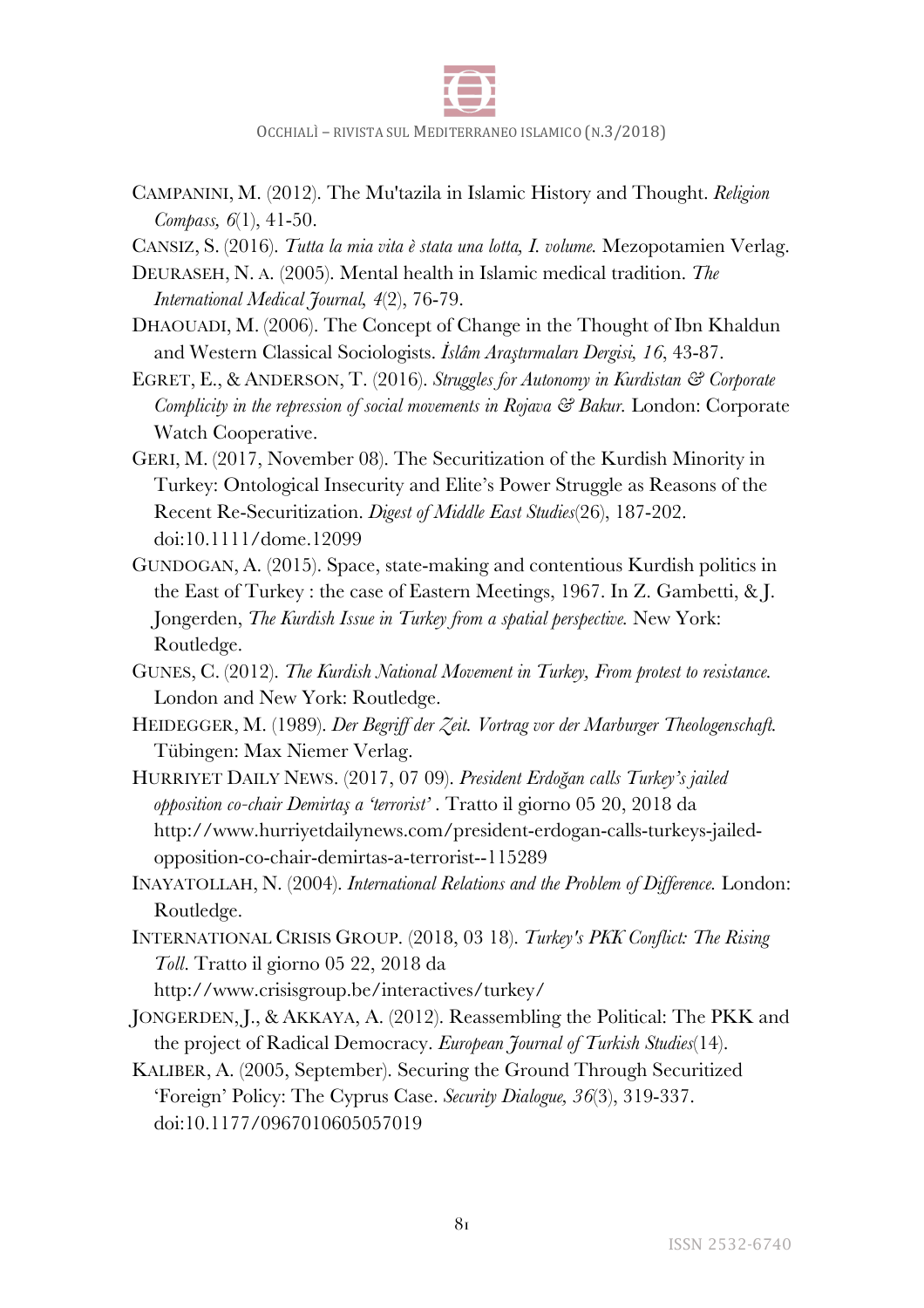

- KANWAL SHEIKH, M. (2018). Recursion or rejection? Securitization theory faces Islamist violence and foreign religions. *Global Discourse, 8*(1), 26-38. doi:10.1080/23269995.2017.1411644
- KARABELIAS, G. (2009, January). The Military, Ataturk and Turkey's quest for democracy. *Middle Eastern Studies, 45*(1), 57-69.
- KARAKAYA POLAT, R. (2008). The Kurdish Issue: Can the AK Party escape securitization? *Insight Turkey, 10*(3), 75-86.
- KARFÍKOVÁ, L. (2012). Zeitlichkeit und Authentizität nach "Sein und Zeit". Einige Probleme der Zeitauffassung Heideggers und ihre Parallelen bei Augustin. In J. Sirovátka, *Endlichkeit und Transzendenz. Perspektiven einer Grundbeziehung* (p. 139-152). Hamburg: Felix Meiner Verlag.
- KASABA, R. (1997). Kemalist Certainties and Modern Ambiguites. In R. Kasaba , & S. Bozdogan, *Rethinking Modernity and National Identity in Turkey* (p. 15-36). Seattle: University of Washington Press.
- KEKEVI, S. (2015). System of Group of Communities in Kurdistan (KCK): An Assessment of State, Federalism, KCK Practices and International Developments. *Journal of Studies in Social Sciences, 10*(2), 112-149. Tratto il giorno January 01, 2017 da Journal of Studies in Social Sciences: http://infinitypress.info/index.php/jsss/article/view/1020/454
- KEYMAN, E. F. (2012 ). Rethinking the 'Kurdish question' in Turkey: Modernity, citizenship and democracy. *Philosophy and Social Criticism, 38*(4-5), 467-476. doi:10.1177/0191453711435655
- KEYMAN, E. F., & GUMUSCU, S. (2014). *Democracy, Identity and Foreign Policy in Turkey.* London and New York: Palgrave MacMillan.
- KURBAN, D. (2013). The Kurdish question: law, politics and the limits of recognition. In C. Rodriguez, A. Avalos, H. Yilmaz, & A. I. Planet, *Turkey's Democratization Process* (p. 345-360). London: Routledge.
- KYMLICKA, W. (2007). *Multicultural Odysseys: Navigating the New International Politics of Diversity.* Oxford: Oxford University Press.
- LEEZENBERG, M. (2016|16-4). The ambiguities of democratic autonomy: the Kurdish movement in Turkey and Rojava. *Southeast European and Black Sea Studies*, 671-690.
- MARCUS, A. (2009). *Blood and Belief. The PKK and the Kurdish fight for indipendence.* New York: NYU press.
- MCDOWALL, D. (1996). *A modern history of the Kurds.* London and New York: I.B. Tauris.
- NATALI, D. (2005). *The Kurds and the State: evolving national identity in Iraq, Turkey and Iran.* Syracuse: Syracuse University Press.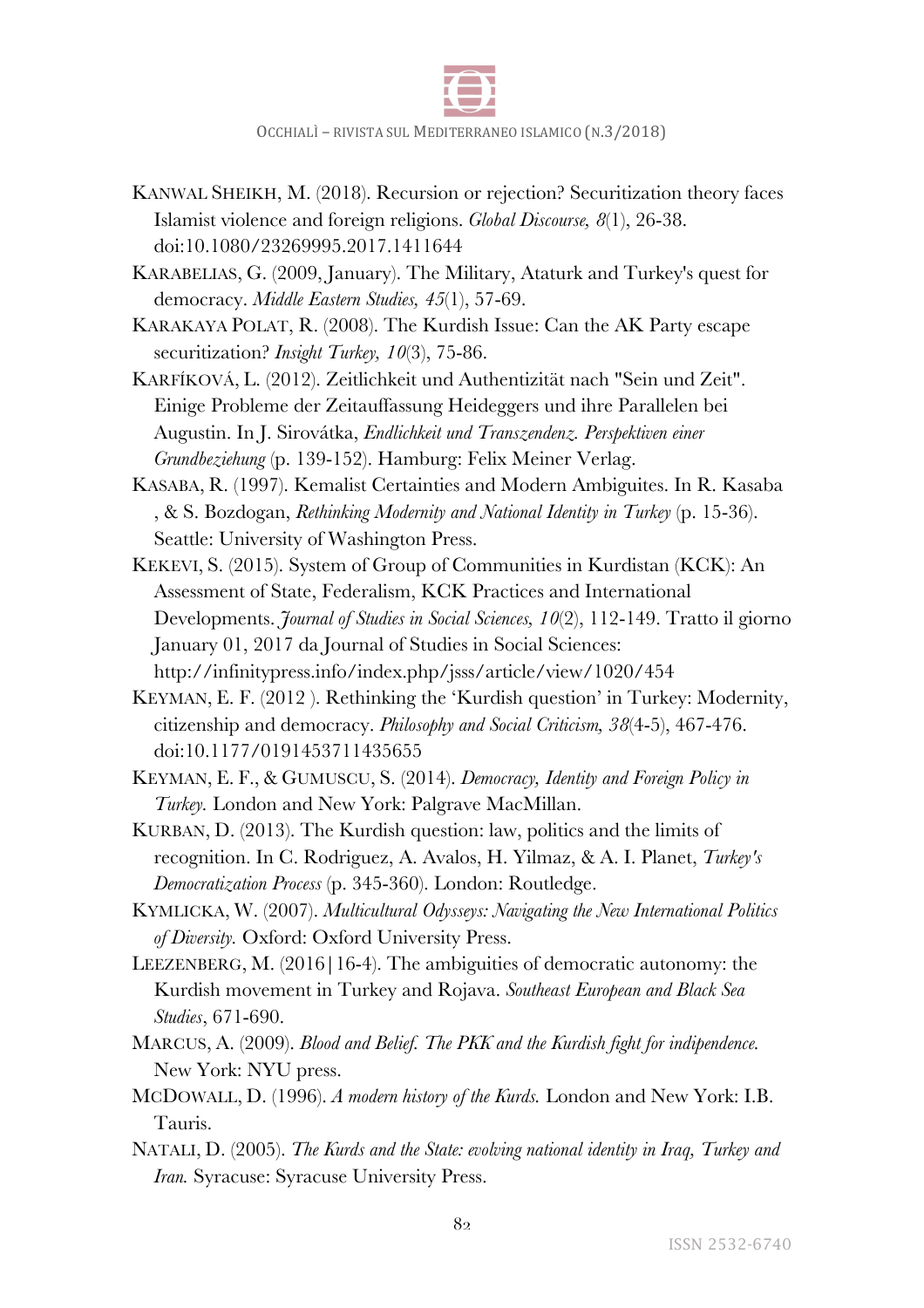

- NEZAL, K. (1980). Kurdistan in Turkey. In G. Chaliand, *People without a country: the Kurds and Kurdistan* (p. 47-106). London: Zed Press.
- OCALAN, A. (2011). *Democratic Confederalism.* Cologne: International Initiative.
- OKTEM, K. (2011). *Angry Nation: Turkey after 1989.* London: ZedBooks.
- OLSON, R. (2000, March). The Kurdish Rebellions of Sheikh Said (1925), Mt. Ararat (1930), and Dersim (1937-8): Their Impact on the Development of the Turkish Air Force and on Kurdish and Turkish Nationalism. *Dies Welt Des Islams, 40*(1), 67-94.
- PASHA, M. K. (2006). Liberalism, Islam, and International Relations. In B. G. Jones, *Decolonizing International Relations* (p. 65-85). Toronto: Rowman & Littlefield.
- RÖMER, I. (2010). *Das Zeitdenken bei Husserl, Heidegger und Ricoeur.* Springer.
- RADU, M. (2001). The rise and fall of the PKK. *Orbis , 45*(1), 47-63. doi:10.1016/S0030-4387(00)00057-0
- SAATCI, M. (2002, October). Nation–states and ethnic boundaries: modern Turkish identity and Turkish–Kurdish conflict. *Nations and Nationalism, 8*(4), 549-564. doi:10.1111/1469-8219.00065
- SAEED, S. (2017). *Kurdish politics in Turkey. From the PKK to the KCK.* London and New York: Routledge.
- SAFAK, T. (2010, October 19). *Kurdish congress in Turkey seeks far-reaching autonomy.* Tratto il giorno February 21, 2017 da Hurriyet Daily News: http://www.hurriyetdailynews.com/kurdish-congress-in-turkey-seeks-farreaching-autonomy.aspx?pageID=438&n=kurdish-congress-seeks-farreaching-autonomy-2010-12-19
- SAURIN, J. (2006). International Relations as the Imperial Illusion; or, the Need to Decolonize IR. In B. G. Jones, *Decolonizing International Relations* (p. 23-42). Toronto: Rowman & Littlefield.
- SCHIMMEL, A. (2015). *Sufismus: Eine Einführung in die Islamische Mystik.* C.H. Beck.
- SEZAL, M. A., & SEZAL, I. (2018). Dark taints on the looking glass: Whither 'New Turkey'? *Turkish Studies, 19*(2), 217-239. doi:10.1080/14683849.2017.1402681
- TATORT KURDISTAN. (2013). *Democratic autonomy in Norh Kurdistan. The Council Movement, Gender Liberation and Ecology - In practice.* Hamburg: New Compass Press.
- TOCCI, N. (2013, April). *Turkey's Kurdish Gamble.* Tratto il giorno June 28, 2018 da Istituto Affari Internazionali:

http://www.iai.it/sites/default/files/iaiwp1310.pdf

VAN BRUINESSEN, M. (1988, July - August). Between Guerrilla War and Political Murder: The Workers' Party of Kurdistan. (153), 40-50. doi:10.2307/3012135